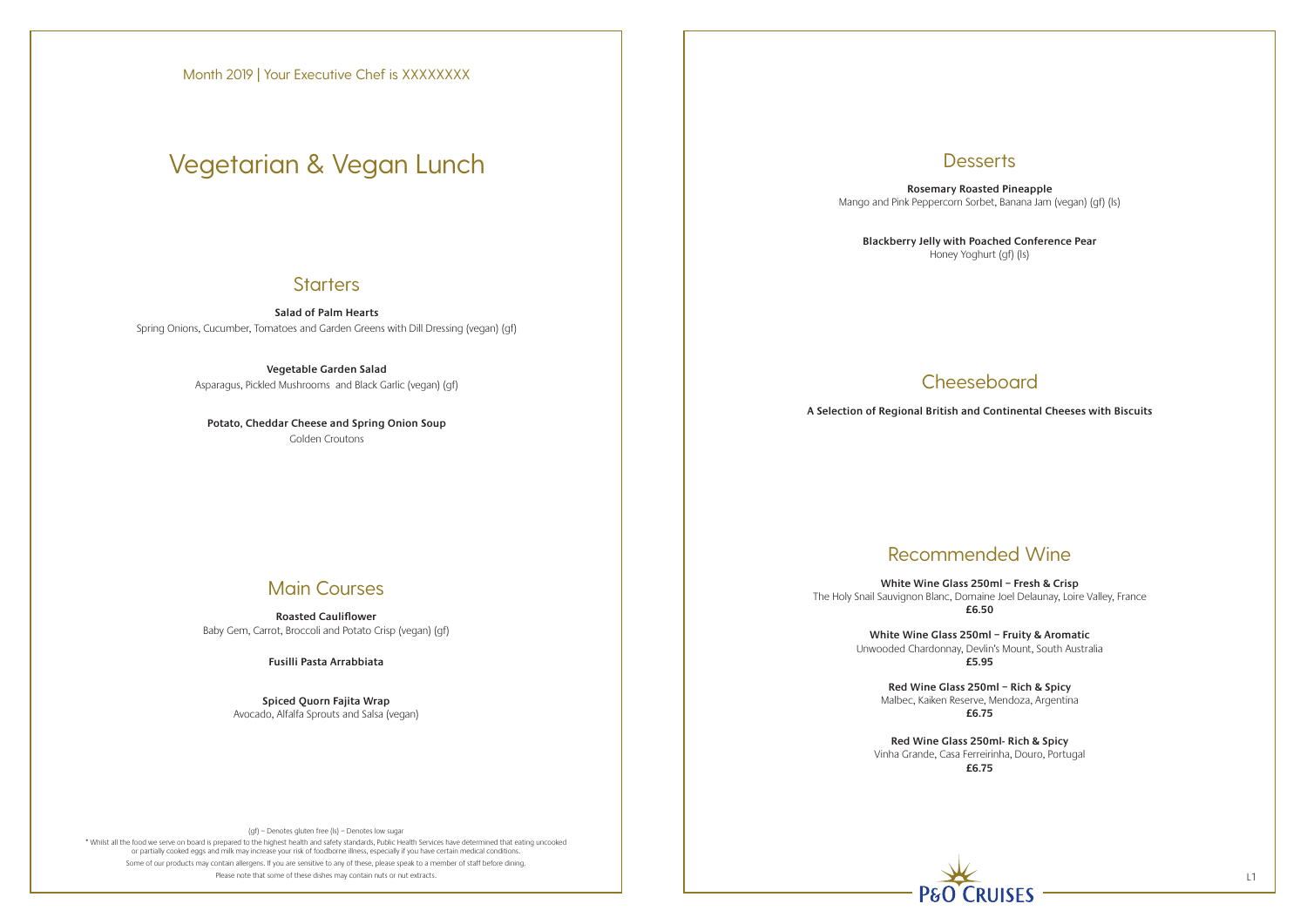\* Whilst all the food we serve on board is prepared to the highest health and safety standards, Public Health Services have determined that eating uncooked or partially cooked eggs and milk may increase your risk of foodborne illness, especially if you have certain medical conditions. Some of our products may contain allergens. If you are sensitive to any of these, please speak to a member of staff before dining. Please note that some of these dishes may contain nuts or nut extracts. L2

**Desserts** 

 **Jerusalem Artichoke with Truffle** Rocket, Orange and Preserved Lemon (vegan) (gf)

**Panzanella Salad with Heirloom Tomatoes and Crumbled Goat's Cheese** Isle of Wight Smoked Tomato Balsamic

> **Butternut Squash Soup** Golden Croutons

# Main Courses

 **Courgette, Potato and Onion Frittata** Scallop Potatoes, Green Beans and Sweet Cherry Tomato Sauce (gf)

> **Spinach, Feta Cheese and Mushroom Strudel** Thai Red Curry Sauce

**Sweet Beetroot and Candied Walnut Risotto** Celery, Fennel, Green Apple Salad and Balsamic Pickled Onions (vegan) (gf) **Tofu, Banana and Pecan Pancakes** Maple Syrup (vegan) (ls)

**Fruit Salad** (vegan) (gf) (ls)

# **Cheeseboard**

# Recommended Wine

**White Wine Glass 250ml – Fresh & Crisp** The Holy Snail Sauvignon Blanc, Domaine Joel Delaunay, Loire Valley, France **£6.50**

> **White Wine Glass 250ml – Fruity & Aromatic** Unwooded Chardonnay, Devlin's Mount, South Australia **£5.95**

**Red Wine Glass 250ml – Rich & Spicy**  Malbec, Kaiken Reserve, Mendoza, Argentina **£6.75**

**Red Wine Glass 250ml- Rich & Spicy**  Vinha Grande, Casa Ferreirinha, Douro, Portugal **£6.75**



**A Selection of Regional British and Continental Cheeses with Biscuits**

Month 2019 | Your Executive Chef is XXXXXXXX

# Vegetarian & Vegan Lunch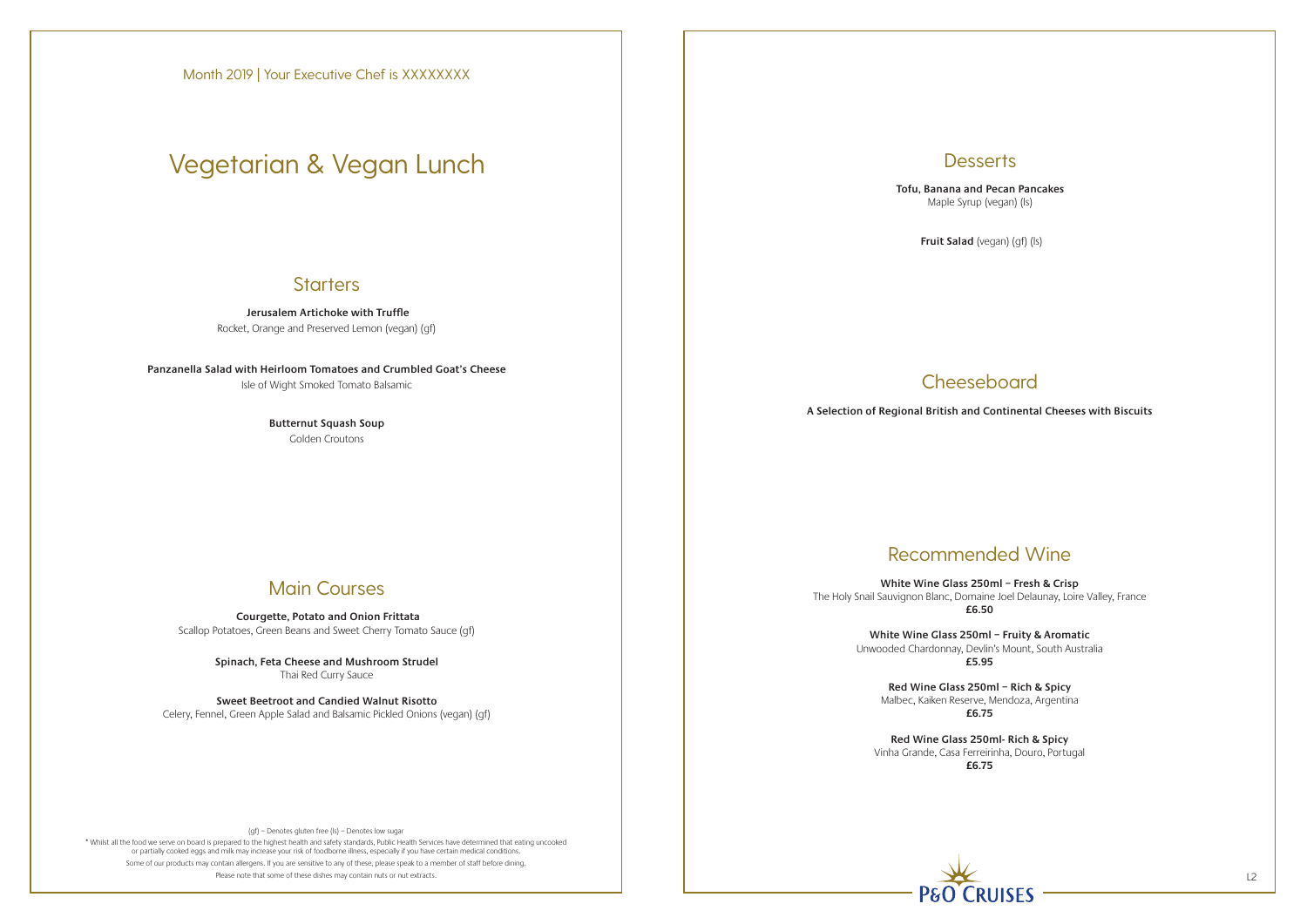\* Whilst all the food we serve on board is prepared to the highest health and safety standards, Public Health Services have determined that eating uncooked or partially cooked eggs and milk may increase your risk of foodborne illness, especially if you have certain medical conditions. Some of our products may contain allergens. If you are sensitive to any of these, please speak to a member of staff before dining. Please note that some of these dishes may contain nuts or nut extracts. L3

# **Desserts**

**Deep-fried Arancini** Piperade of Roasted Pepeprs, Tomato and Basil Purée

**Rocket, Parmesan and Toasted Pine Nut Salad** Red Onions & Lemon Zest (gf)

**Sweet Potato Soup** Edamame Beans, Onion Ash and Nori (vegan) (gf)

# Main Courses

**Poached Kohlrabi Baby Gem and Samphire** Vegetable Jus (vegan) (gf)

**Penne Pasta Napolitana** (v)

**Chickpea and Roasted Vegetable Masala** Steamed Rice, Condiments, Pooris and Chutney (vegan)

**Chocolate Brownie with Raspberries** Raspberry Sorbet and Violet Crystals (vegan) (gf)

**Lemon Posset** Rhubarb Compote and Viennese Biscuit (ls)

# **Cheeseboard**

# Recommended Wine

**White Wine Glass 250ml – Fresh & Crisp** The Holy Snail Sauvignon Blanc, Domaine Joel Delaunay, Loire Valley, France **£6.50**

> **White Wine Glass 250ml – Fruity & Aromatic** Unwooded Chardonnay, Devlin's Mount, South Australia **£5.95**

**Red Wine Glass 250ml – Rich & Spicy**  Malbec, Kaiken Reserve, Mendoza, Argentina **£6.75**

**Red Wine Glass 250ml- Rich & Spicy**  Vinha Grande, Casa Ferreirinha, Douro, Portugal **£6.75**



**A Selection of Regional British and Continental Cheeses with Biscuits**

# Vegetarian & Vegan Lunch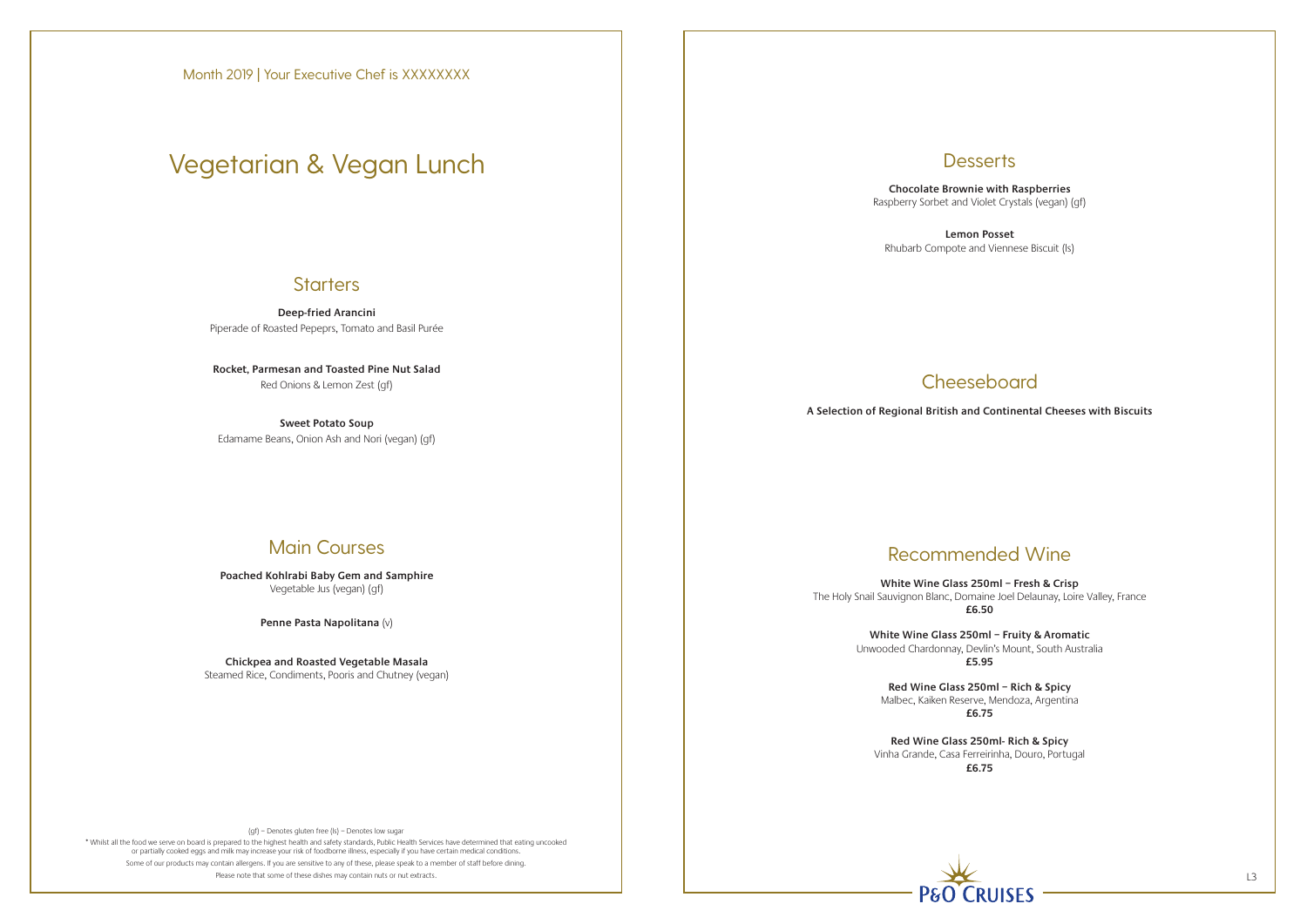\* Whilst all the food we serve on board is prepared to the highest health and safety standards, Public Health Services have determined that eating uncooked or partially cooked eggs and milk may increase your risk of foodborne illness, especially if you have certain medical conditions. Some of our products may contain allergens. If you are sensitive to any of these, please speak to a member of staff before dining. Please note that some of these dishes may contain nuts or nut extracts. L4

**Desserts** 

**Selection of Vegetable Futomaki and Sushi Rolls** Sushi Ginger, Tamari Dip and Wasabi (vegan) (gf)

**Roasted Beetroot, Feta and Orange Mixed Leaf Salad** (gf)

**Asparagus Soup** Crème Frâiche (gf)

# Main Courses

**Traditional Spanish Omelette\*** (gf)

**Fusilli Pasta Pesto**

**Wild Mushroom Risotto Cake** Rocket, Sicilian Lemon and Tomato Dressing (vegan) **Steamed Pear Suet Pudding** Blackcurrant Sorbet (vegan)

> **Plum and Vanilla Fool** with Granola (ls)

# **Cheeseboard**

# Recommended Wine

**White Wine Glass 250ml – Fresh & Crisp** The Holy Snail Sauvignon Blanc, Domaine Joel Delaunay, Loire Valley, France **£6.50**

> **White Wine Glass 250ml – Fruity & Aromatic** Unwooded Chardonnay, Devlin's Mount, South Australia **£5.95**

**Red Wine Glass 250ml – Rich & Spicy**  Malbec, Kaiken Reserve, Mendoza, Argentina **£6.75**

**Red Wine Glass 250ml- Rich & Spicy**  Vinha Grande, Casa Ferreirinha, Douro, Portugal **£6.75**



**A Selection of Regional British and Continental Cheeses with Biscuits**

Month 2019 | Your Executive Chef is XXXXXXXX

# Vegetarian & Vegan Lunch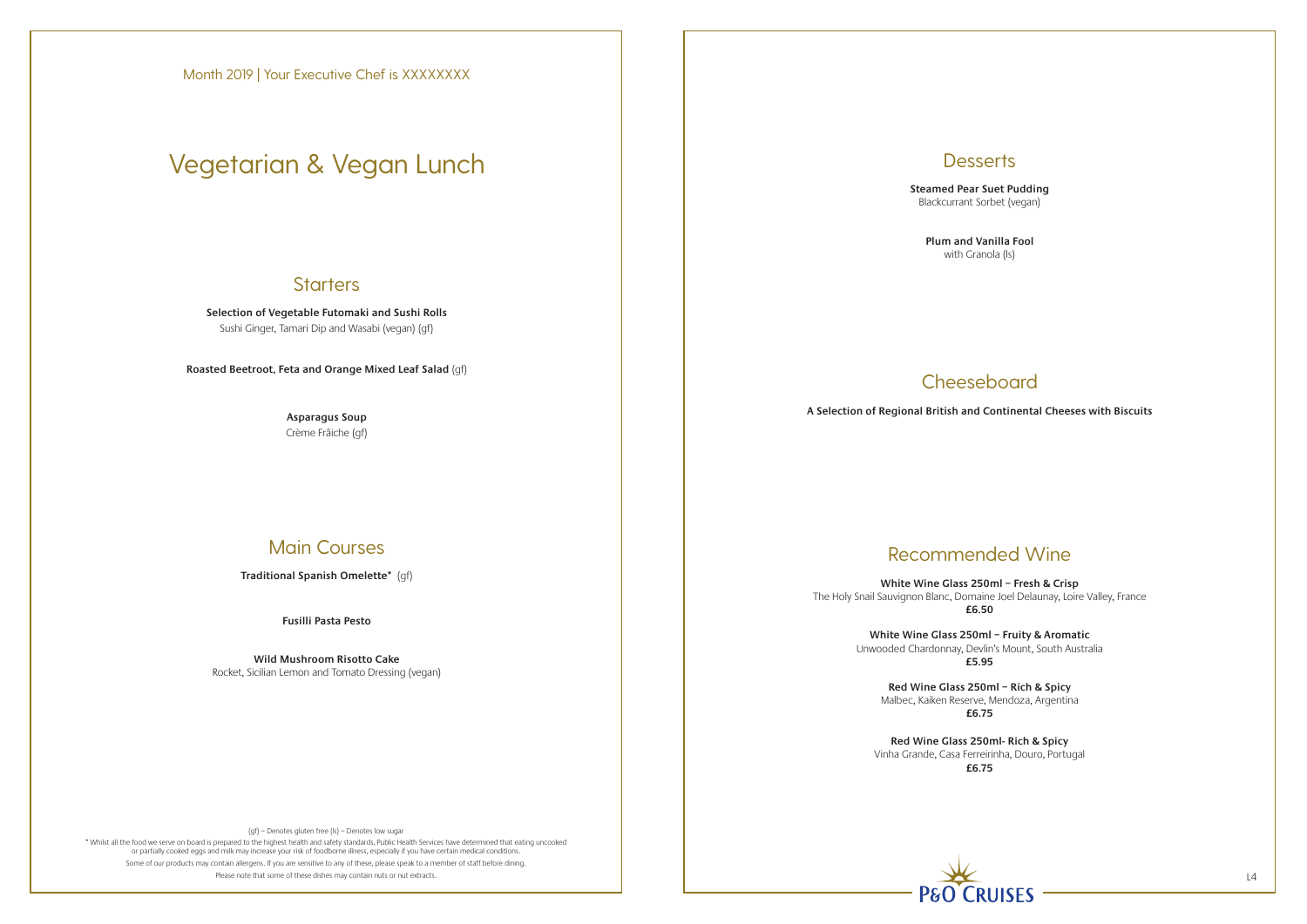\* Whilst all the food we serve on board is prepared to the highest health and safety standards, Public Health Services have determined that eating uncooked or partially cooked eggs and milk may increase your risk of foodborne illness, especially if you have certain medical conditions. Some of our products may contain allergens. If you are sensitive to any of these, please speak to a member of staff before dining. Please note that some of these dishes may contain nuts or nut extracts.

# **Desserts**

**Maple Parsnip, Carrot and Lentil Pâté** Ruby Slaw, Spelt Toast and Lightly Smoked Tofu Mayonnaise (vegan)

> **Asparagus, Sun-dried Tomato and Egg Salad** Croutons

> > **Green Split Pea Soup** Malt Vinegar

### Main Courses

**Sweetcorn Risotto** Lemongrass and Yuzu (vegan) (gf)

**Twice Baked Cheese and Nutmeg Soufflé\***  Roast Beetroot and Rosemary Bruschetta

**Miso Grilled Aubergine**  Sticky Rice and Pickled Cucumber Kimchi (vegan) **Chickpea Meringue and Strawberry Compote** Jelly and Strawberry Pearls (vegan) (gf)

**Kumquat and Almond Cake**  Blackcurrant Sorbet and Honey Sauce (ls)

# **Cheeseboard**

# Recommended Wine

**White Wine Glass 250ml – Fresh & Crisp** The Holy Snail Sauvignon Blanc, Domaine Joel Delaunay, Loire Valley, France **£6.50**

> **White Wine Glass 250ml – Fruity & Aromatic** Unwooded Chardonnay, Devlin's Mount, South Australia **£5.95**

**Red Wine Glass 250ml – Rich & Spicy**  Malbec, Kaiken Reserve, Mendoza, Argentina **£6.75**

**Red Wine Glass 250ml- Rich & Spicy**  Vinha Grande, Casa Ferreirinha, Douro, Portugal **£6.75**



**A Selection of Regional British and Continental Cheeses with Biscuits**

Month 2019 | Your Executive Chef is XXXXXXXX

# Vegetarian & Vegan Lunch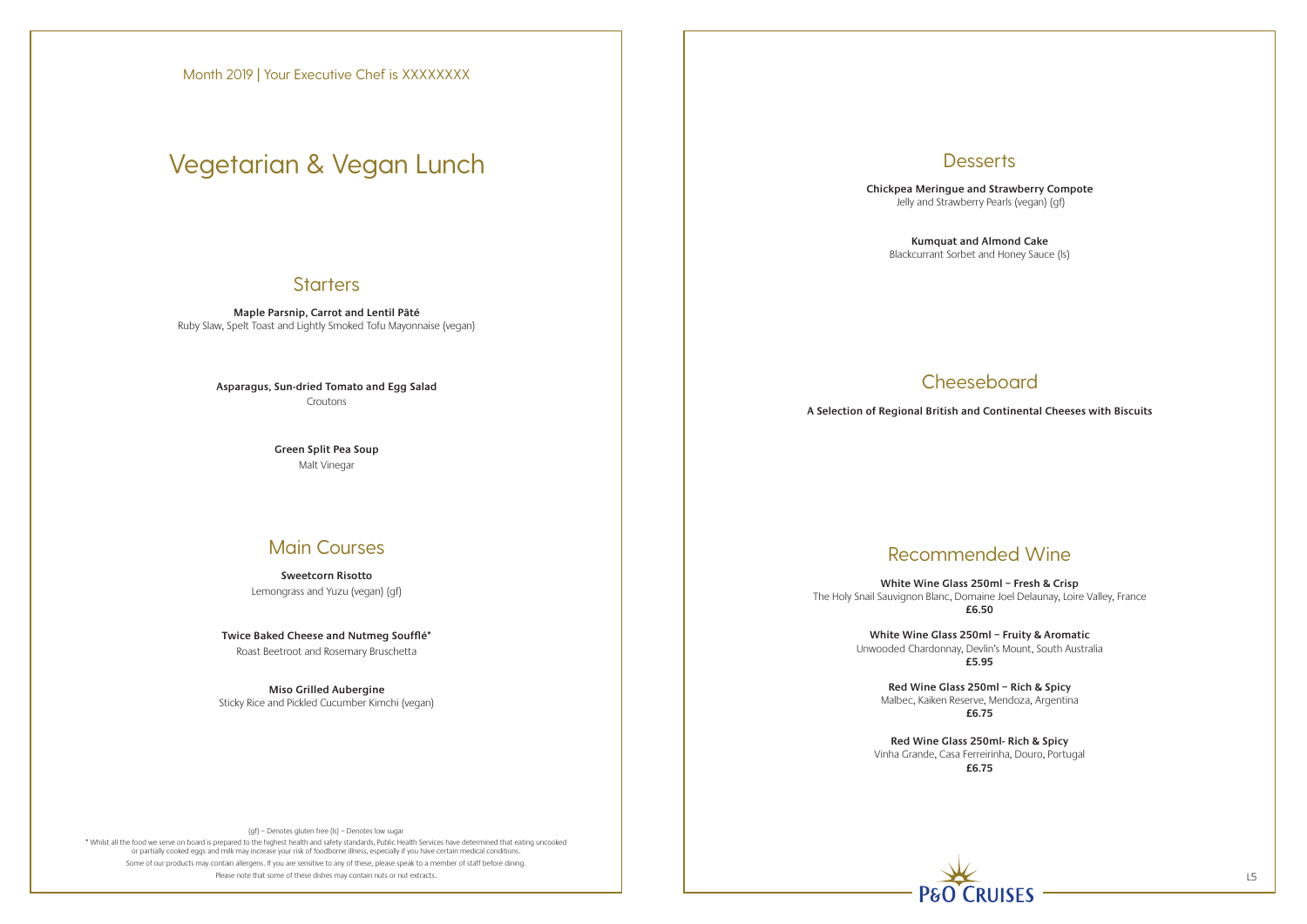\* Whilst all the food we serve on board is prepared to the highest health and safety standards, Public Health Services have determined that eating uncooked or partially cooked eggs and milk may increase your risk of foodborne illness, especially if you have certain medical conditions. Some of our products may contain allergens. If you are sensitive to any of these, please speak to a member of staff before dining. Please note that some of these dishes may contain nuts or nut extracts. L6

# **Desserts**

**Pumpkin and Silky Tofu** Lemon Gremolata (vegan) (gf)

**Palm Heart Salad with Tomato and Avocado (gf)**

**Green Split Pea SoupCream of Leek and White Onion Soup** with Croutons

## Main Courses

**Roasted Winter Vegetables with Edamame Beans** Apple and Balsamic (vegan) (gf)

**Black Truffle Scented Three Egg Omelette\***

Jardinière of Vegetables, Salsa Verde and Brioche Toast

**Pearl Barley with Vegan Cheese and Portobello Mushroom Gratin** Green Leaf Salad (vegan)

**Glazed Almond Rice Pudding** Amarena Cherries and Almond Praline (vegan) (gf)

> **Baked New York Cheesecake** Raspberry Coulis (gf) (ls)

# **Cheeseboard**

# Recommended Wine

**White Wine Glass 250ml – Fresh & Crisp** The Holy Snail Sauvignon Blanc, Domaine Joel Delaunay, Loire Valley, France **£6.50**

> **White Wine Glass 250ml – Fruity & Aromatic** Unwooded Chardonnay, Devlin's Mount, South Australia **£5.95**

**Red Wine Glass 250ml – Rich & Spicy**  Malbec, Kaiken Reserve, Mendoza, Argentina **£6.75**

**Red Wine Glass 250ml- Rich & Spicy**  Vinha Grande, Casa Ferreirinha, Douro, Portugal **£6.75**



**A Selection of Regional British and Continental Cheeses with Biscuits**

# Vegetarian & Vegan Lunch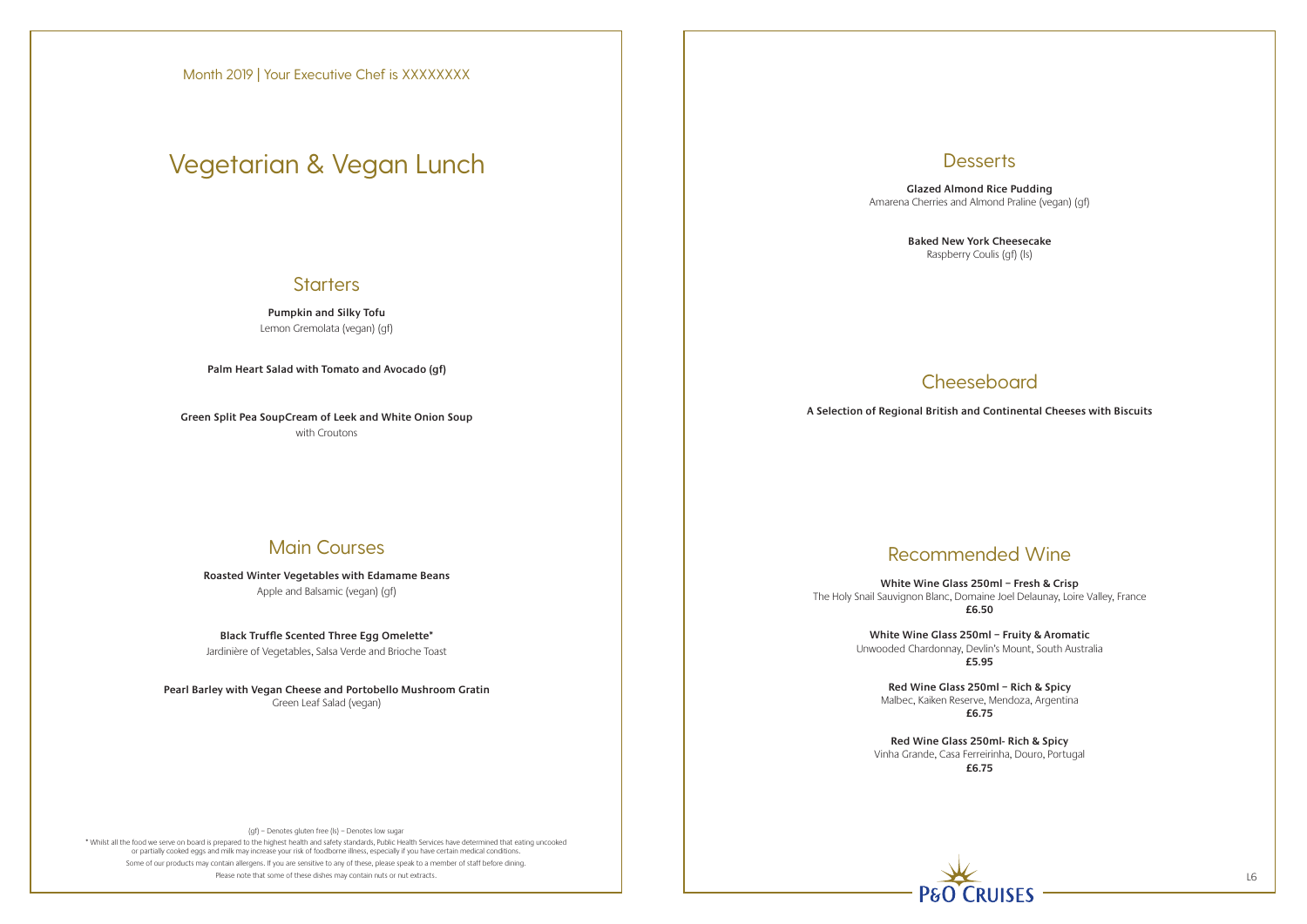\* Whilst all the food we serve on board is prepared to the highest health and safety standards, Public Health Services have determined that eating uncooked or partially cooked eggs and milk may increase your risk of foodborne illness, especially if you have certain medical conditions. Some of our products may contain allergens. If you are sensitive to any of these, please speak to a member of staff before dining. Please note that some of these dishes may contain nuts or nut extracts. L7

### **Desserts**

**Salad of Pink Grapefruit and Avocado** (vegan) (gf)

**Apple and Gorgonzola Bruschetta** Baby Gem Lettuce and Cucumber Salad

> **Cream of Tomato Soup** Basil Oil and Golden Croutons

## Main Courses

Pasta with Spinach and Cherry Tomato Confit (qf)

**Spiced Lentil and Bean Chilli** Jasmine Rice and Guacamole (vegan) (gf)

**Sweet Potato and Carrot Fritters** Lime Yoghurt and Green Salad

**Summer Pudding** Raspberry Gel and Vegan Yoghurt (vegan)

**Carrot Cake** Sultana Purée and Walnut Tapioca Powder (vegan) (gf) (ls)

# **Cheeseboard**

# Recommended Wine

**White Wine Glass 250ml – Fresh & Crisp** The Holy Snail Sauvignon Blanc, Domaine Joel Delaunay, Loire Valley, France **£6.50**

> **White Wine Glass 250ml – Fruity & Aromatic** Unwooded Chardonnay, Devlin's Mount, South Australia **£5.95**

**Red Wine Glass 250ml – Rich & Spicy**  Malbec, Kaiken Reserve, Mendoza, Argentina **£6.75**

**Red Wine Glass 250ml- Rich & Spicy**  Vinha Grande, Casa Ferreirinha, Douro, Portugal **£6.75**



**A Selection of Regional British and Continental Cheeses with Biscuits**

# Vegetarian & Vegan Lunch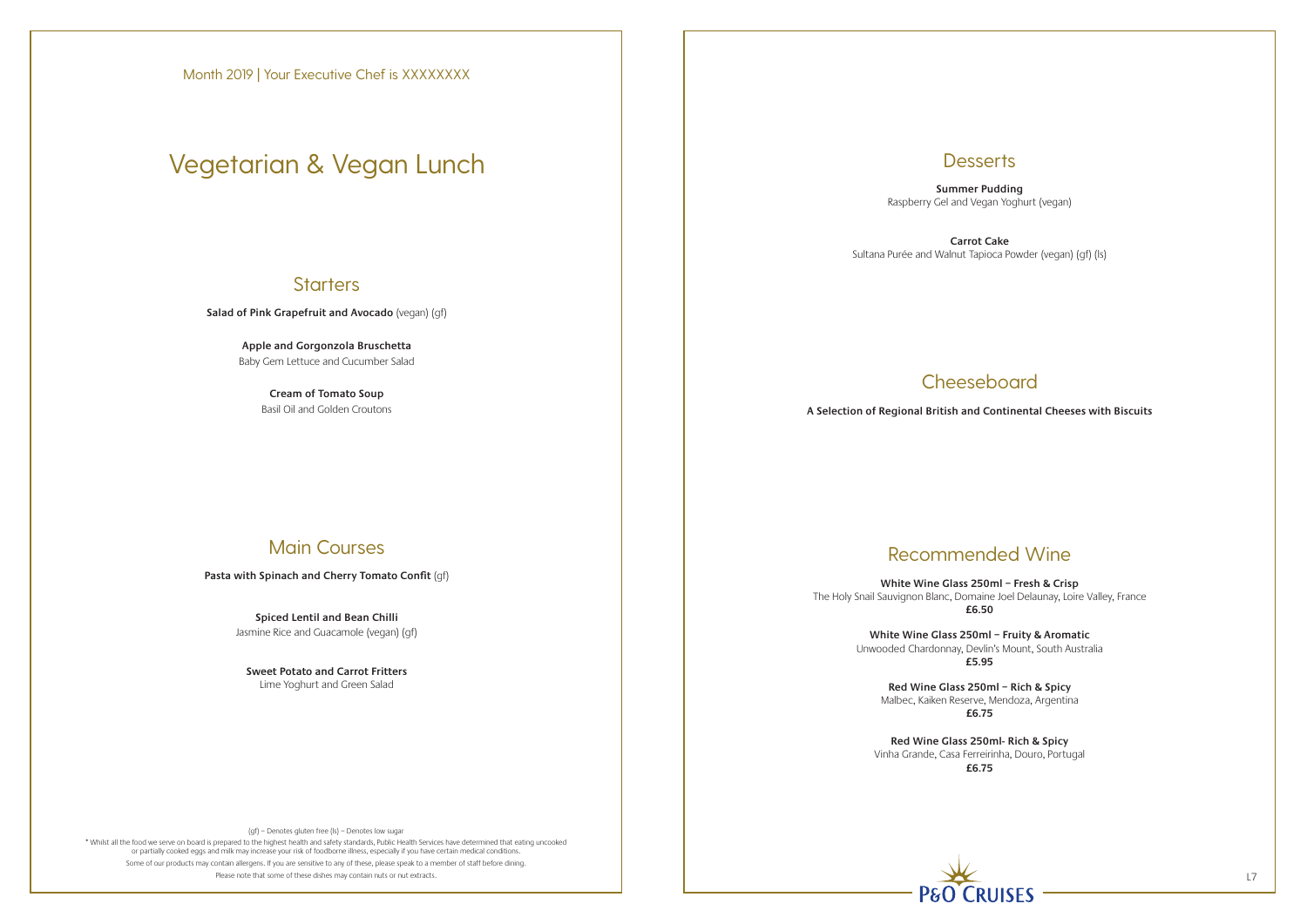\* Whilst all the food we serve on board is prepared to the highest health and safety standards, Public Health Services have determined that eating uncooked or partially cooked eggs and milk may increase your risk of foodborne illness, especially if you have certain medical conditions. Some of our products may contain allergens. If you are sensitive to any of these, please speak to a member of staff before dining. Please note that some of these dishes may contain nuts or nut extracts. L8

# **Desserts**

**Timbale of Stilton Cheese Mousse** Highland Oatcakes

> **Caesar Salad** Tofu Croutons

**Butternut Squash Soup** Pickled Walnuts, Croutons and Ponzu Dressing (vegan) (gf)

### Main Courses

**Tandoori Tofu Tikka Masala** Jasmine Rice, Coriander and Roasted Nuts (gf)

### **Tagliatelle Pasta**

Olives and Capers

**Tempura of Cauliflower, Broccoli Florets and Baby Corn** Tomato Quinoa and Summer Herb Dip (vegan)

**Dark Chocolate and Olive Oil Marquise** Orange Sorbet, Candied Orange and Spiced Syrup (vegan) (gf)

> **Strawberry and Greek Yoghurt Fool** Oat Crumble (ls)

# **Cheeseboard**

# Recommended Wine

**White Wine Glass 250ml – Fresh & Crisp** The Holy Snail Sauvignon Blanc, Domaine Joel Delaunay, Loire Valley, France **£6.50**

> **White Wine Glass 250ml – Fruity & Aromatic** Unwooded Chardonnay, Devlin's Mount, South Australia **£5.95**

**Red Wine Glass 250ml – Rich & Spicy**  Malbec, Kaiken Reserve, Mendoza, Argentina **£6.75**

**Red Wine Glass 250ml- Rich & Spicy**  Vinha Grande, Casa Ferreirinha, Douro, Portugal **£6.75**



**A Selection of Regional British and Continental Cheeses with Biscuits**

# Vegetarian & Vegan Lunch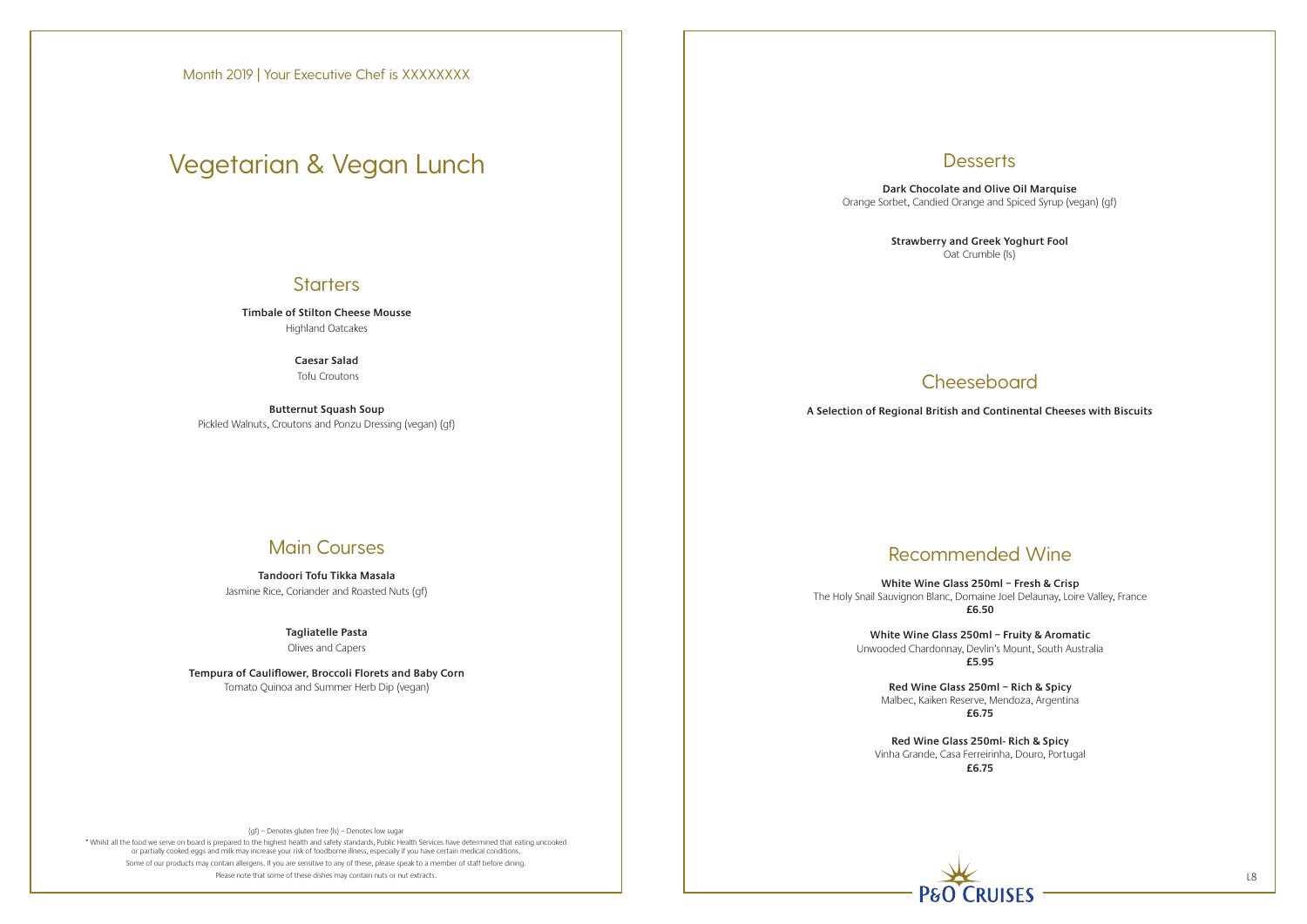\* Whilst all the food we serve on board is prepared to the highest health and safety standards, Public Health Services have determined that eating uncooked or partially cooked eggs and milk may increase your risk of foodborne illness, especially if you have certain medical conditions. Some of our products may contain allergens. If you are sensitive to any of these, please speak to a member of staff before dining. Please note that some of these dishes may contain nuts or nut extracts.

# **Desserts**

**Sun-dried Tomato, Garlic and Olive Croquette** Ratatouille (vegan)

**Sweet Potato, Artichoke and Baby Corn Salad** Sweet Lemon and Tarragon Dressing (gf)

**Five Bean and Lentil Soup** (gf)

## Main Courses

**Oak Marinated Silken Tofu in Chinese Black Bean Sauce** Tenderstem Broccoli Stir-fry, Spiced Cashew Nuts and Crispy Rice Noodles (vegan)

> **Chestnut, Spinach and Blue Cheese en Croûte** Apple, Courgette and a Grain Mustard Cream

**Stir-fried Quorn with Oriental Vegetables** Rice Noodles and Sesame (vegan) (gf)

**Cinnamon Roasted Apple** Cream Cheese and Sultanas (vegan)

**Lemon, Poppy Seed and Cashew Nut Cheesecake** Blackcurrant Compote (vegan) (ls)

# **Cheeseboard**

# Recommended Wine

**White Wine Glass 250ml – Fresh & Crisp** The Holy Snail Sauvignon Blanc, Domaine Joel Delaunay, Loire Valley, France **£6.50**

> **White Wine Glass 250ml – Fruity & Aromatic** Unwooded Chardonnay, Devlin's Mount, South Australia **£5.95**

**Red Wine Glass 250ml – Rich & Spicy**  Malbec, Kaiken Reserve, Mendoza, Argentina **£6.75**

**Red Wine Glass 250ml- Rich & Spicy**  Vinha Grande, Casa Ferreirinha, Douro, Portugal **£6.75**



**A Selection of Regional British and Continental Cheeses with Biscuits**

# Vegetarian & Vegan Lunch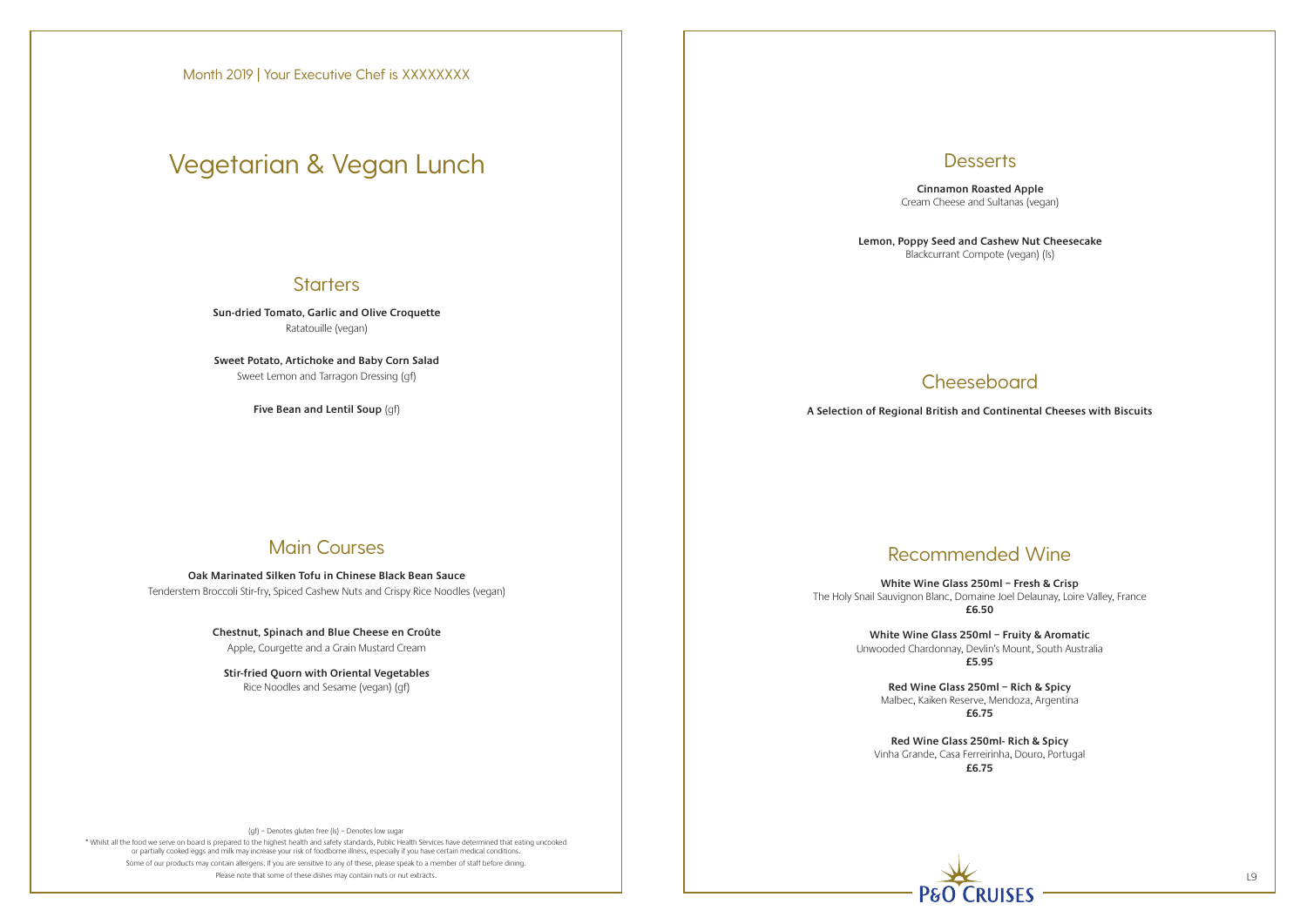\* Whilst all the food we serve on board is prepared to the highest health and safety standards, Public Health Services have determined that eating uncooked or partially cooked eggs and milk may increase your risk of foodborne illness, especially if you have certain medical conditions. Some of our products may contain allergens. If you are sensitive to any of these, please speak to a member of staff before dining. Please note that some of these dishes may contain nuts or nut extracts. L10

# **Desserts**

**Tempura of Vegetables** Tamari Dip (vegan) (gf)

**Grilled Halloumi and Fig Salad** Spinach, Rocket and Coriander Dressing (gf)

> **Cauliflower Soup** Golden Croutons

### Main Courses

**Courgette Dumplings** Tenderstem Broccoli and Curried Tomato Sauce

> **Edamame Bean and Pea Risotto** Black Garlic and Pickled Ginger (gf)

**Mushroom, Chestnut and Cranberry Tart** Roasted Mediterranean Vegetables (vegan)

**Chocolate Brownie Cake** Glazed Banana and Hazelnuts (vegan) (gf)

**Courgette Cake** Cinnamon Mascarpone and Pistachios (ls)

# **Cheeseboard**

# Recommended Wine

**White Wine Glass 250ml – Fresh & Crisp** The Holy Snail Sauvignon Blanc, Domaine Joel Delaunay, Loire Valley, France **£6.50**

> **White Wine Glass 250ml – Fruity & Aromatic** Unwooded Chardonnay, Devlin's Mount, South Australia **£5.95**

**Red Wine Glass 250ml – Rich & Spicy**  Malbec, Kaiken Reserve, Mendoza, Argentina **£6.75**

**Red Wine Glass 250ml- Rich & Spicy**  Vinha Grande, Casa Ferreirinha, Douro, Portugal **£6.75**



**A Selection of Regional British and Continental Cheeses with Biscuits**

# Vegetarian & Vegan Lunch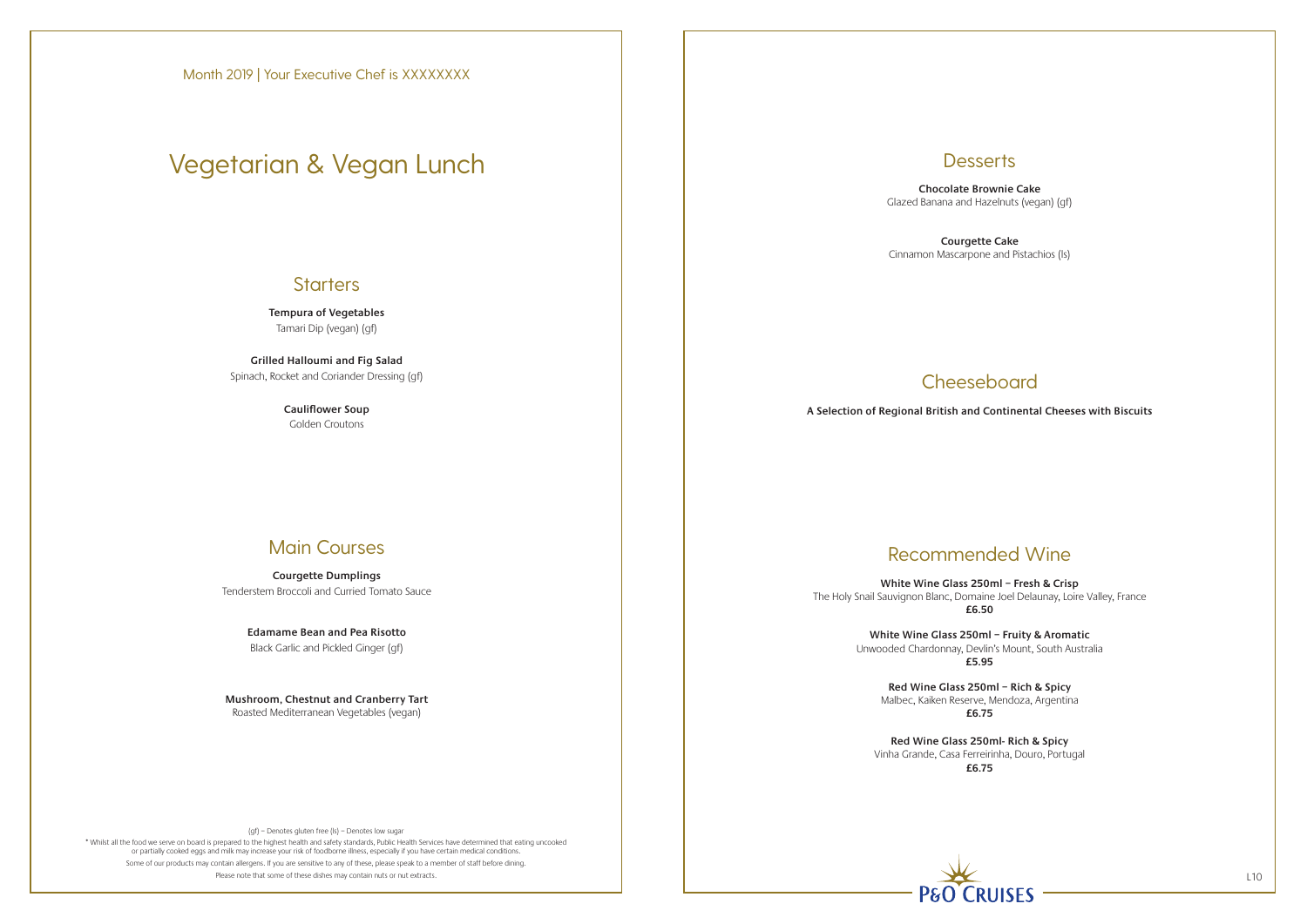\* Whilst all the food we serve on board is prepared to the highest health and safety standards, Public Health Services have determined that eating uncooked or partially cooked eggs and milk may increase your risk of foodborne illness, especially if you have certain medical conditions. Some of our products may contain allergens. If you are sensitive to any of these, please speak to a member of staff before dining. Please note that some of these dishes may contain nuts or nut extracts. L11

# **Desserts**

**Celeriac, Apple, Roast Beetroot and Pecan Nut Salad** (vegan) (gf)

**Roasted Grape and Ricotta Bruschetta**

**Cream of Tomato Soup** Basil Oil and Golden Croutons

### Main Courses

**Roasted Cauliflower and Baby Gem** Broccoli, Carrot and Potato Crisp (vegan) (gf)

 **Macaroni Pasta Gratinati** Cheddar Cheese Sauce and Focaccia

**Goan Coconut and Vegetable Caldeen** Spiced Rice, Condiments and Chutney (vegan) **Apple and Gooseberry Spiced Crumble** Vanilla Soy Yoghurt (vegan) (ls)

**Rosemary Roasted Pineapple** Mango and Pink Peppercorn Sorbet, Banana Jam (vegan) (gf) (ls)

# **Cheeseboard**

# Recommended Wine

**White Wine Glass 250ml – Fresh & Crisp** The Holy Snail Sauvignon Blanc, Domaine Joel Delaunay, Loire Valley, France **£6.50**

> **White Wine Glass 250ml – Fruity & Aromatic** Unwooded Chardonnay, Devlin's Mount, South Australia **£5.95**

**Red Wine Glass 250ml – Rich & Spicy**  Malbec, Kaiken Reserve, Mendoza, Argentina **£6.75**

**Red Wine Glass 250ml- Rich & Spicy**  Vinha Grande, Casa Ferreirinha, Douro, Portugal **£6.75**



**A Selection of Regional British and Continental Cheeses with Biscuits**

Month 2019 | Your Executive Chef is XXXXXXXX

# Vegetarian & Vegan Lunch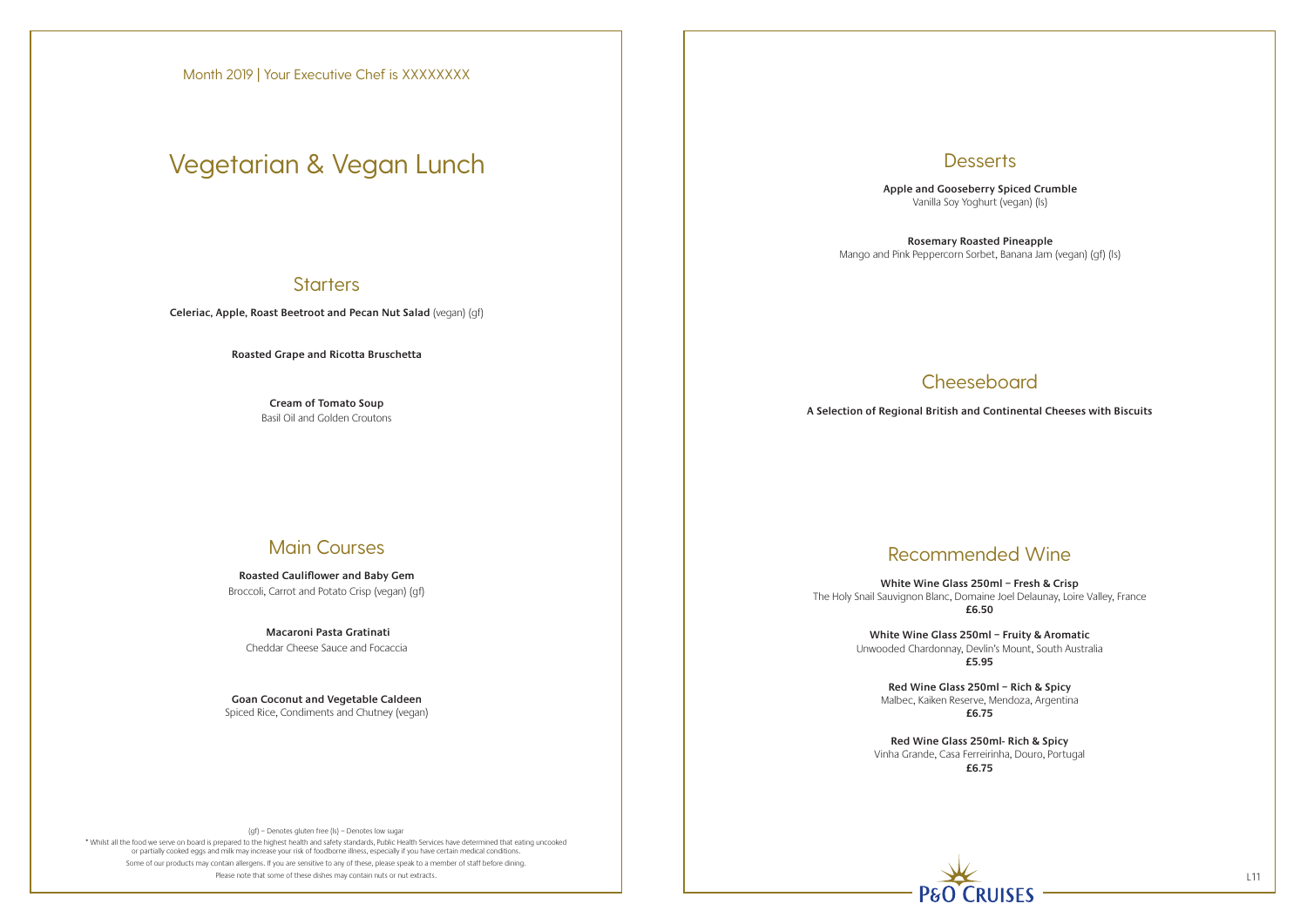\* Whilst all the food we serve on board is prepared to the highest health and safety standards, Public Health Services have determined that eating uncooked or partially cooked eggs and milk may increase your risk of foodborne illness, especially if you have certain medical conditions. Some of our products may contain allergens. If you are sensitive to any of these, please speak to a member of staff before dining. Please note that some of these dishes may contain nuts or nut extracts. L12

# **Desserts**

**Vegetable Crudités and Guacamole** Tortilla Chips (vegan) (gf)

**Summer Bean and Pea Salad** Lemon Couscous

**Red Cabbage Consommé** Gala Apple, Grape Mustard and Sauvignon Vinegar (vegan) (gf)

### Main Courses

**Cottage Pie with Garlic Butter Sweet Potato Mash** Thyme Glazed Carrots (gf)

**Roasted Pumpkin Tortellini with Sage Butter** Toasted Pine Nut and Sweetcorn Sauce

**Crisp Polenta and Grilled Artichokes** Salsa Verde (vegan) (gf)

**Sticky Toffee Cake** Date Purée and Apple Compote (vegan)

**Coconut and Lemongrass Panna Cotta**

Ginger Crumb and Strawberries (vegan) (gf) (ls)

# **Cheeseboard**

# Recommended Wine

**White Wine Glass 250ml – Fresh & Crisp** The Holy Snail Sauvignon Blanc, Domaine Joel Delaunay, Loire Valley, France **£6.50**

> **White Wine Glass 250ml – Fruity & Aromatic** Unwooded Chardonnay, Devlin's Mount, South Australia **£5.95**

**Red Wine Glass 250ml – Rich & Spicy**  Malbec, Kaiken Reserve, Mendoza, Argentina **£6.75**

**Red Wine Glass 250ml- Rich & Spicy**  Vinha Grande, Casa Ferreirinha, Douro, Portugal **£6.75**



**A Selection of Regional British and Continental Cheeses with Biscuits**

# Vegetarian & Vegan Lunch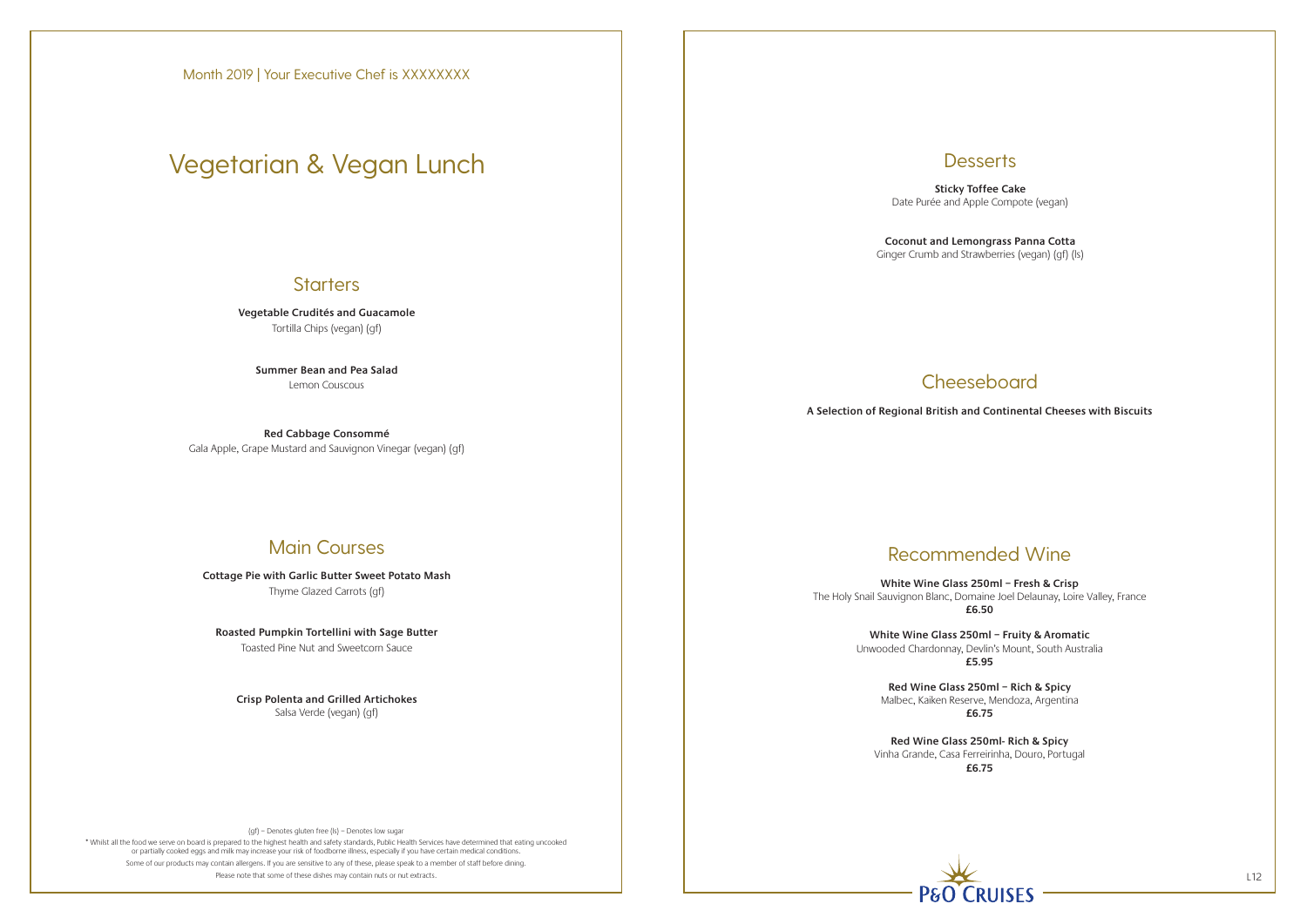\* Whilst all the food we serve on board is prepared to the highest health and safety standards, Public Health Services have determined that eating uncooked or partially cooked eggs and milk may increase your risk of foodborne illness, especially if you have certain medical conditions. Some of our products may contain allergens. If you are sensitive to any of these, please speak to a member of staff before dining. Please note that some of these dishes may contain nuts or nut extracts. L13

### **Desserts**

**Toasted Quinoa, Walnuts, Lime, Mango and Baby Leaves** Gremolata (vegan) (gf)

> **Salad of Roast Beetroot and Mixed Greens** Vanilla Balsamic Dressing (vegan) (gf)

> > **Cream of Tomato Soup** Basil Oil and Golden Croutons

### Main Courses

**Lentil Spaghetti Bolognese** Garlic Bread

**Fusilli Pasta** Creamed Pesto, Pine Nuts and Walnuts

**Carrot Rösti and Garlic Butter Beans** Coriander Pesto and Sweet Potato Chips (vegan) (gf)

**Chilled Lemon Soufflé** Blackberry Sorbet and Poached Blackberries (vegan) (gf)

**Fruit Salad** (vegan) (gf) (ls)

# **Cheeseboard**

# Recommended Wine

**White Wine Glass 250ml – Fresh & Crisp** The Holy Snail Sauvignon Blanc, Domaine Joel Delaunay, Loire Valley, France **£6.50**

> **White Wine Glass 250ml – Fruity & Aromatic** Unwooded Chardonnay, Devlin's Mount, South Australia **£5.95**

**Red Wine Glass 250ml – Rich & Spicy**  Malbec, Kaiken Reserve, Mendoza, Argentina **£6.75**

**Red Wine Glass 250ml- Rich & Spicy**  Vinha Grande, Casa Ferreirinha, Douro, Portugal **£6.75**



**A Selection of Regional British and Continental Cheeses with Biscuits**

Month 2019 | Your Executive Chef is XXXXXXXX

# Vegetarian & Vegan Lunch